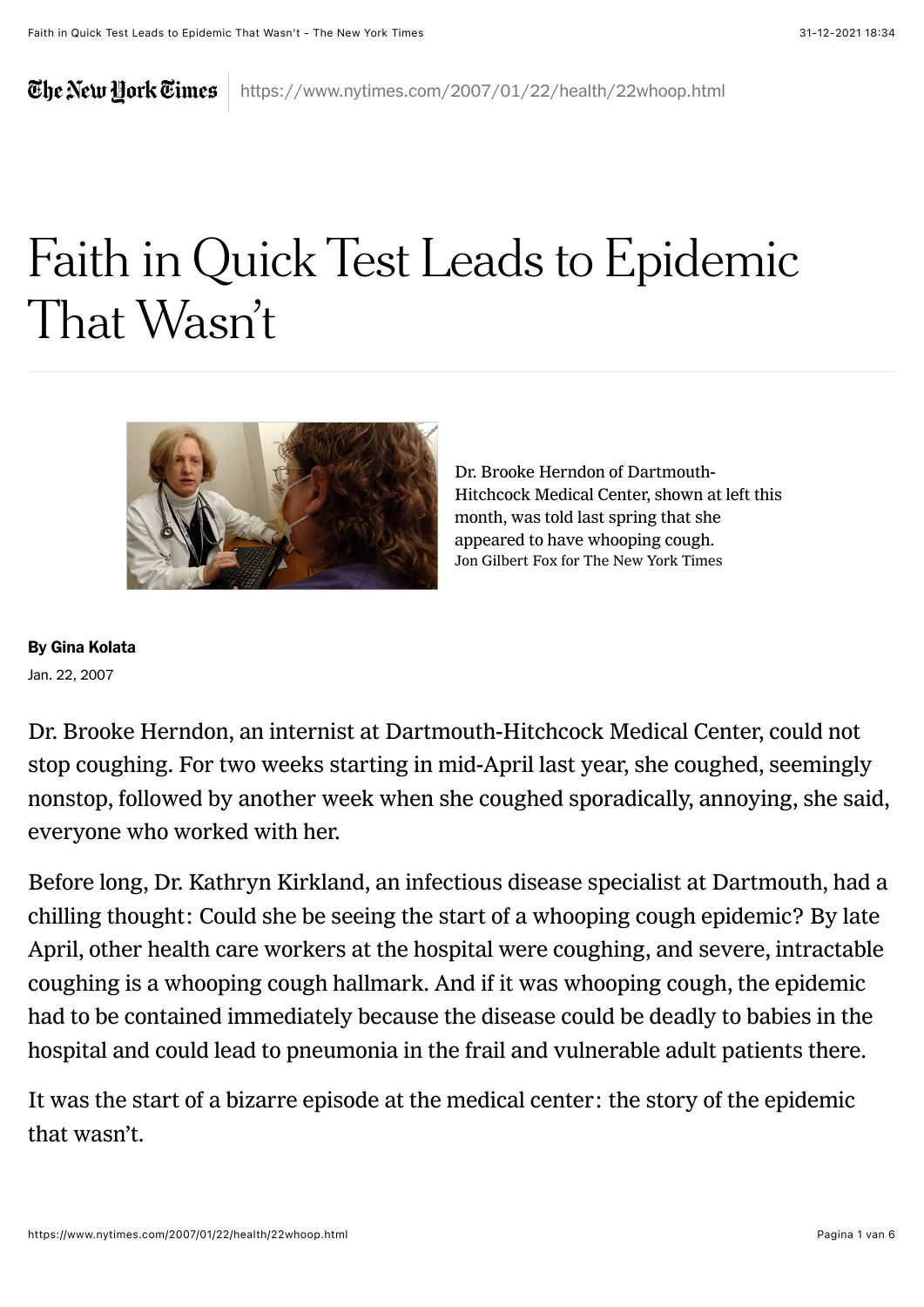For months, nearly everyone involved thought the medical center had had a huge whooping cough outbreak, with extensive ramifications. Nearly 1,000 health care workers at the hospital in Lebanon, N.H., were given a preliminary test and furloughed from work until their results were in; 142 people, including Dr. Herndon, were told they appeared to have the disease; and thousands were given antibiotics and a vaccine for protection. Hospital beds were taken out of commission, including some in intensive care.

Then, about eight months later, health care workers were dumbfounded to receive an e-mail message from the hospital administration informing them that the whole thing was a false alarm.

Not a single case of whooping cough was confirmed with the definitive test, growing the bacterium, Bordetella pertussis, in the laboratory. Instead, it appears the health care workers probably were afflicted with ordinary respiratory diseases like the common cold.

Now, as they look back on the episode, epidemiologists and infectious disease specialists say the problem was that they placed too much faith in a quick and highly sensitive molecular test that led them astray.

Infectious disease experts say such tests are coming into increasing use and may be the only way to get a quick answer in diagnosing diseases like whooping cough, Legionnaire's, bird flu, tuberculosis and SARS, and deciding whether an epidemic is under way.

There are no national data on pseudo-epidemics caused by an overreliance on such molecular tests, said Dr. Trish M. Perl, an epidemiologist at Johns Hopkins and past president of the Society of Health Care Epidemiologists of America. But, she said, pseudo-epidemics happen all the time. The Dartmouth case may have been one the largest, but it was by no means an exception, she said.

There was a similar whooping cough scare at Children's Hospital in Boston last fall that involved 36 adults and 2 children. Definitive tests, though, did not find pertussis.

"It's a problem; we know it's a problem," Dr. Perl said. "My guess is that what happened at Dartmouth is going to become more common."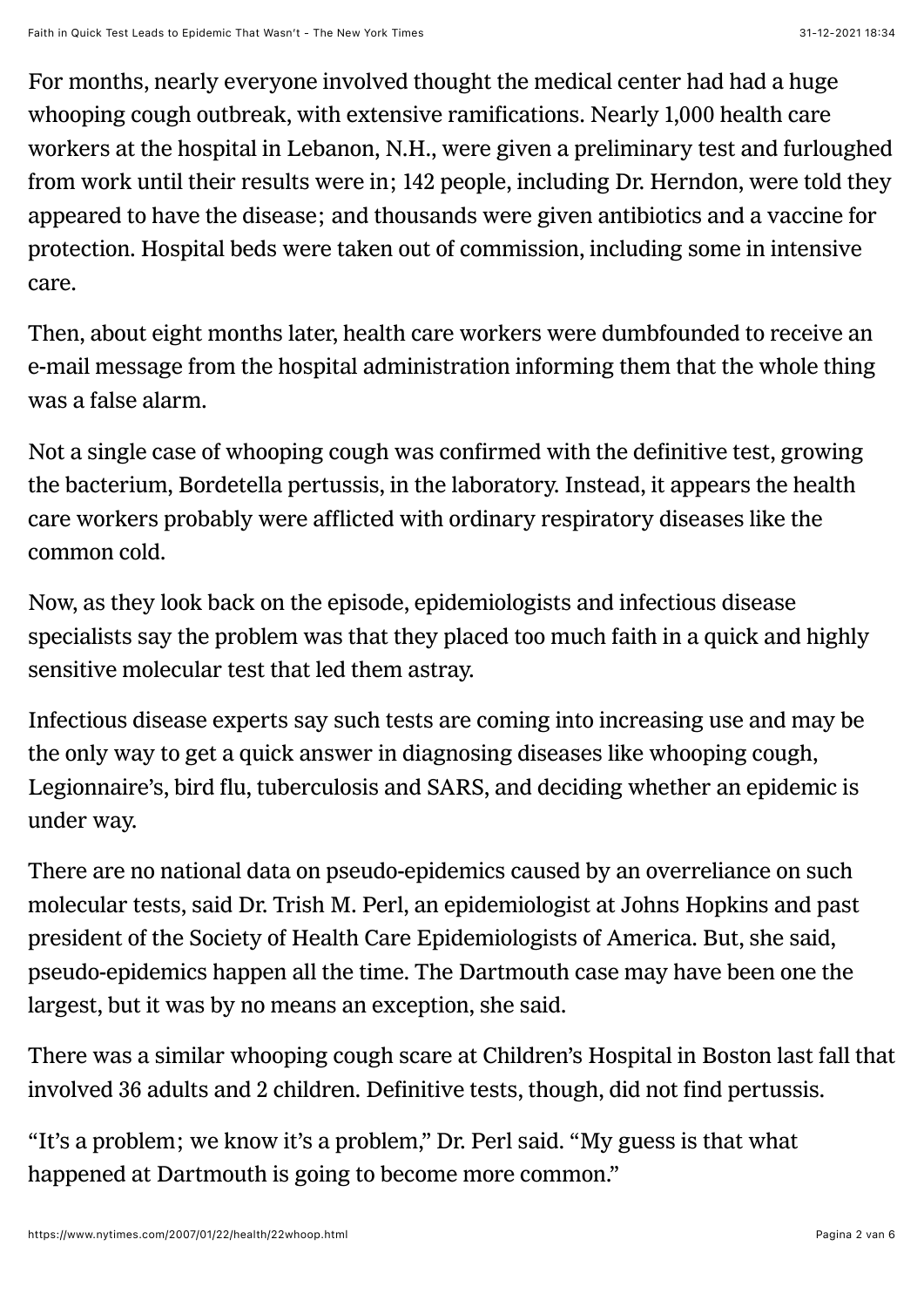Many of the new molecular tests are quick but technically demanding, and each laboratory may do them in its own way. These tests, called "home brews," are not commercially available, and there are no good estimates of their error rates. But their very sensitivity makes false positives likely, and when hundreds or thousands of people are tested, as occurred at Dartmouth, false positives can make it seem like there is an epidemic.

"You're in a little bit of no man's land," with the new molecular tests, said Dr. Mark Perkins, an infectious disease specialist and chief scientific officer at the Foundation for Innovative New Diagnostics, a nonprofit foundation supported by the Bill and Melinda Gates Foundation. "All bets are off on exact performance."

Of course, that leads to the question of why rely on them at all. "At face value, obviously they shouldn't be doing it," Dr. Perl said. But, she said, often when answers are needed and an organism like the pertussis bacterium is finicky and hard to grow in a laboratory, "you don't have great options."

Waiting to see if the bacteria grow can take weeks, but the quick molecular test can be wrong. "It's almost like you're trying to pick the least of two evils," Dr. Perl said.

At Dartmouth the decision was to use a test, P.C.R., for polymerase chain reaction. It is a molecular test that, until recently, was confined to molecular biology laboratories.

"That's kind of what's happening," said Dr. Kathryn Edwards, an infectious disease specialist and professor of pediatrics at Vanderbilt University. "That's the reality out there. We are trying to figure out how to use methods that have been the purview of bench scientists."

The Dartmouth whooping cough story shows what can ensue.

To say the episode was disruptive was an understatement, said Dr. Elizabeth Talbot, deputy state epidemiologist for the New Hampshire Department of Health and Human Services.

"You cannot imagine," Dr. Talbot said. "I had a feeling at the time that this gave us a shadow of a hint of what it might be like during a pandemic flu epidemic."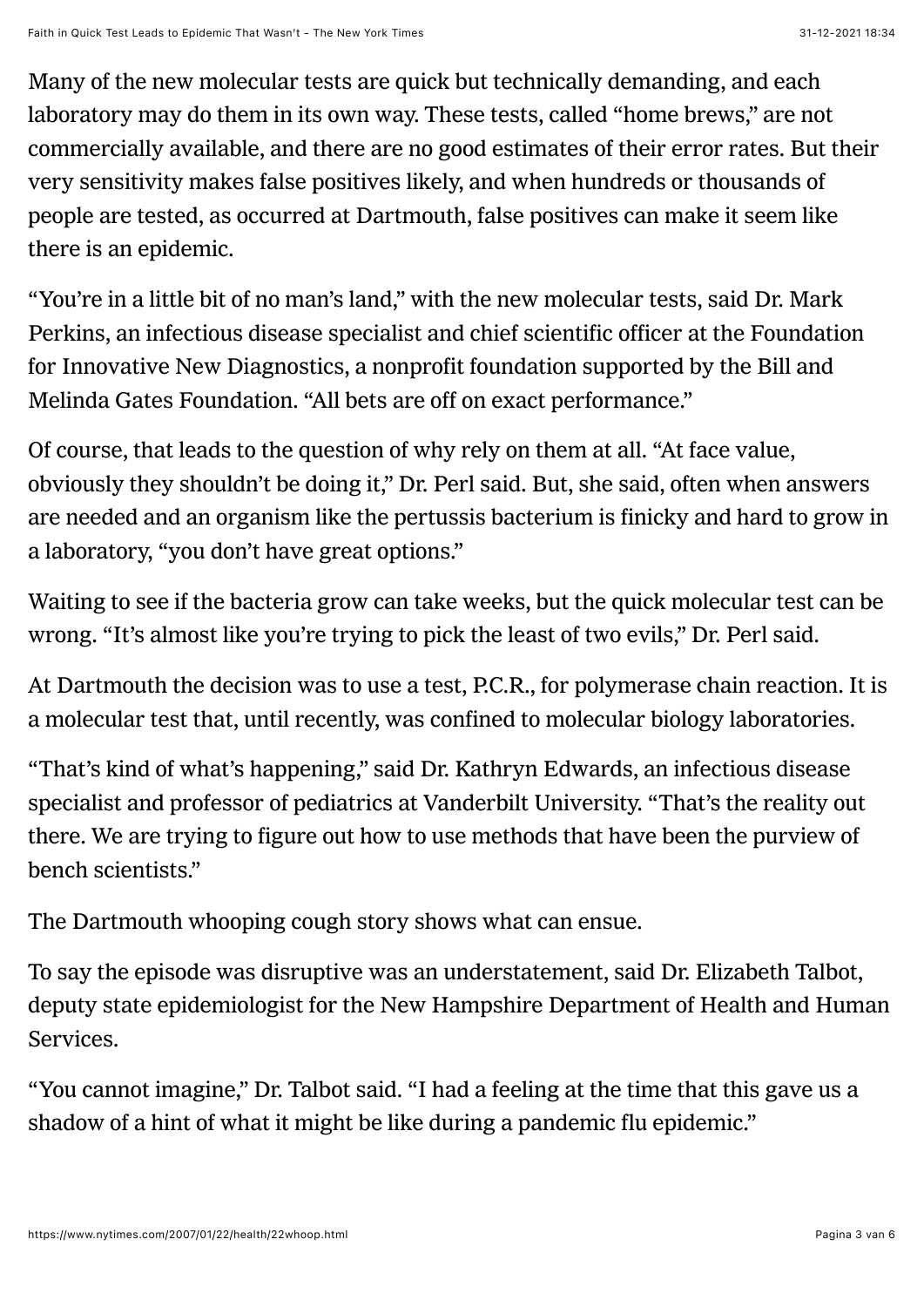Yet, epidemiologists say, one of the most troubling aspects of the pseudo-epidemic is that all the decisions seemed so sensible at the time.

Dr. Katrina Kretsinger, a medical epidemiologist at the federal Centers for Disease Control and Prevention, who worked on the case along with her colleague Dr. Manisha Patel, does not fault the Dartmouth doctors.

"The issue was not that they overreacted or did anything inappropriate at all," Dr. Kretsinger said. Instead, it is that there is often is no way to decide early on whether an epidemic is under way.

Before the 1940s when a pertussis vaccine for children was introduced, whooping cough was a leading cause of death in young children. The vaccine led to an 80 percent drop in the disease's incidence, but did not completely eliminate it. That is because the vaccine's effectiveness wanes after about a decade, and although there is now a new vaccine for adolescents and adults, it is only starting to come into use. Whooping cough, Dr. Kretsinger said, is still a concern.

The disease got its name from its most salient feature: Patients may cough and cough and cough until they have to gasp for breath, making a sound like a whoop. The coughing can last so long that one of the common names for whooping cough was the 100-day cough, Dr. Talbot said.

But neither coughing long and hard nor even whooping is unique to pertussis infections, and many people with whooping cough have symptoms that like those of common cold: a runny nose or an ordinary cough.

"Almost everything about the clinical presentation of pertussis, especially early pertussis, is not very specific," Dr. Kirkland said.

That was the first problem in deciding whether there was an epidemic at Dartmouth.

The second was with P.C.R., the quick test to diagnose the disease, Dr. Kretsinger said.

With pertussis, she said, "there are probably 100 different P.C.R. protocols and methods being used throughout the country," and it is unclear how often any of them are accurate. "We have had a number of outbreaks where we believe that despite the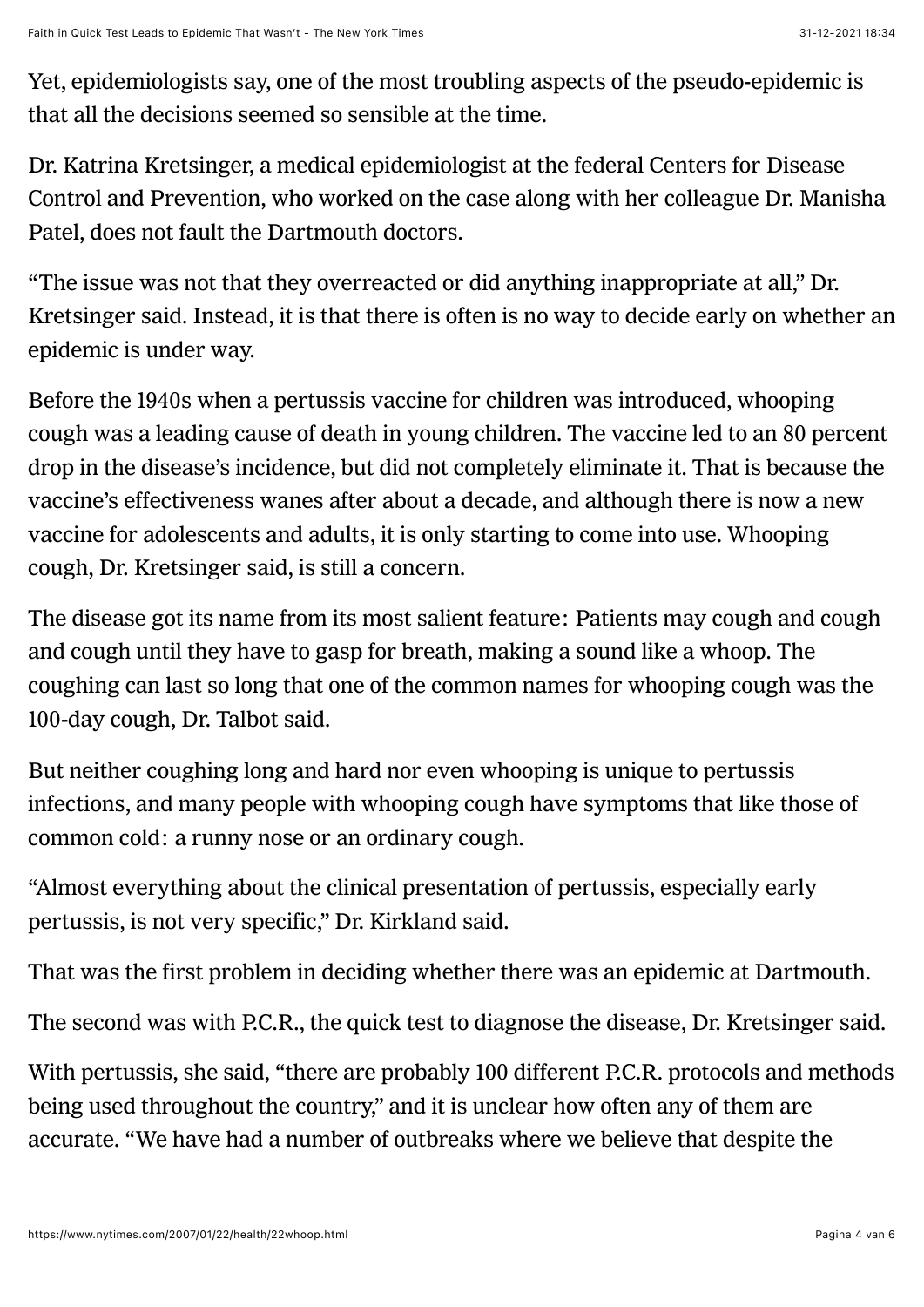presence of P.C.R.-positive results, the disease was not pertussis," Dr. Kretsinger added.

At Dartmouth, when the first suspect pertussis cases emerged and the P.C.R. test showed pertussis, doctors believed it. The results seem completely consistent with the patients' symptoms.

"That's how the whole thing got started," Dr. Kirkland said. Then the doctors decided to test people who did not have severe coughing.

"Because we had cases we thought were pertussis and because we had vulnerable patients at the hospital, we lowered our threshold," she said. Anyone who had a cough got a P.C.R. test, and so did anyone with a runny nose who worked with high-risk patients like infants.

"That's how we ended up with 134 suspect cases," Dr. Kirkland said. And that, she added, was why 1,445 health care workers ended up taking antibiotics and 4,524 health care workers at the hospital, or 72 percent of all the health care workers there, were immunized against whooping cough in a matter of days.

"If we had stopped there, I think we all would have agreed that we had had an outbreak of pertussis and that we had controlled it," Dr. Kirkland said.

But epidemiologists at the hospital and working for the States of New Hampshire and Vermont decided to take extra steps to confirm that what they were seeing really was pertussis.

The Dartmouth doctors sent samples from 27 patients they thought had pertussis to the state health departments and the Centers for Disease Control. There, scientists tried to grow the bacteria, a process that can take weeks. Finally, they had their answer: There was no pertussis in any of the samples.

"We thought, Well, that's odd," Dr. Kirkland said. "Maybe it's the timing of the culturing, maybe it's a transport problem. Why don't we try serological testing? Certainly, after a pertussis infection, a person should develop antibodies to the bacteria."